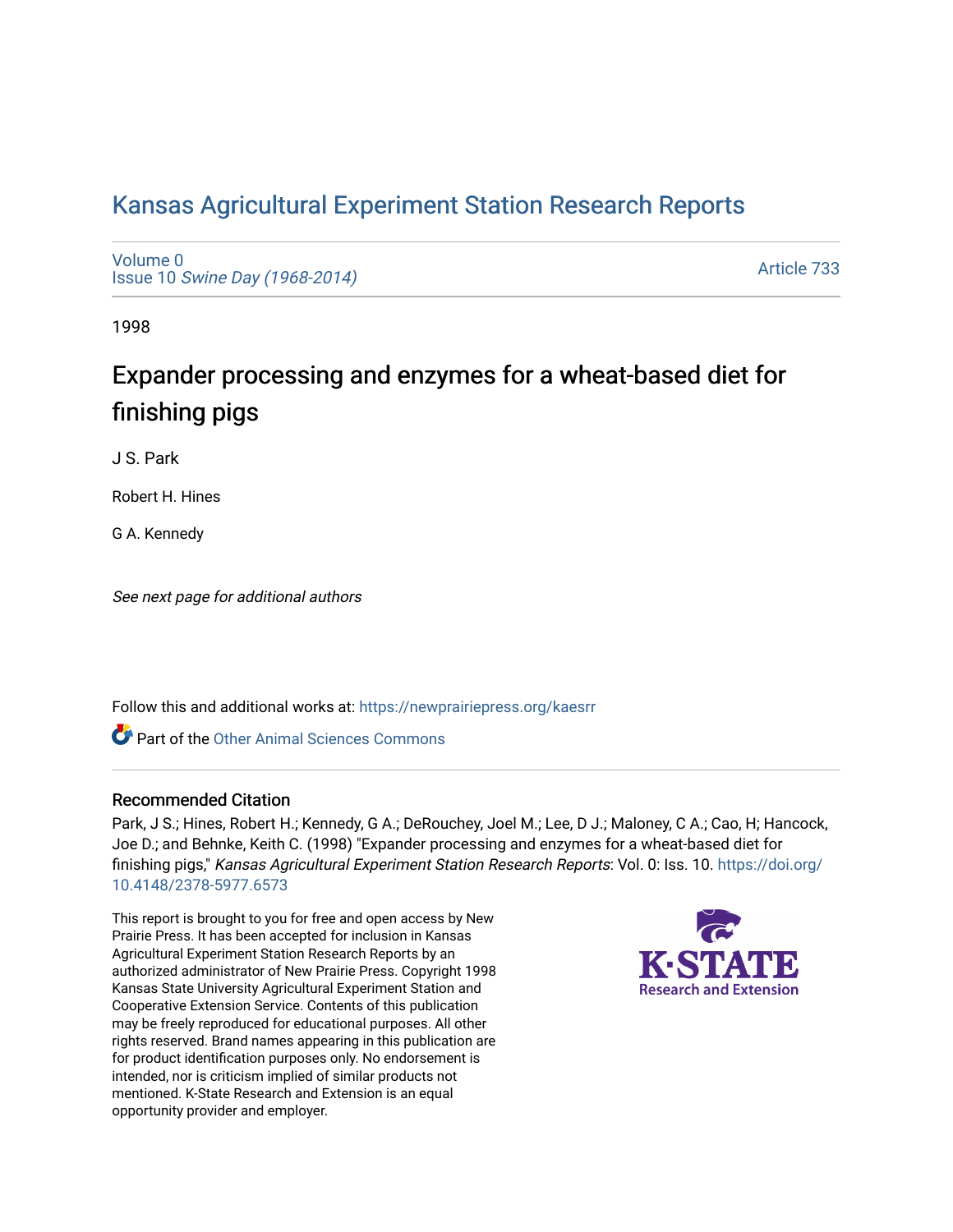### Expander processing and enzymes for a wheat-based diet for finishing pigs

#### **Abstract**

Overall ADG and ADFI were not affected, but feed efficiency was improved with pelleting and further improvements resulted from expander processing. In a second experiment, enzyme supplementation to mash, but not pelleted, diets improved feed efficiency. Indeed, F/G for pigs fed mash with enzyme was similar to that for pigs fed pelleted diets.; Swine Day, Manhattan, KS, November 19, 1998

#### Keywords

Swine day, 1998; Kansas Agricultural Experiment Station contribution; no. 99-120-S; Report of progress (Kansas State University. Agricultural Experiment Station and Cooperative Extension Service); 819; Swine; Expander; Wheat; Enzyme; Finishing pigs

#### Creative Commons License



This work is licensed under a [Creative Commons Attribution 4.0 License](https://creativecommons.org/licenses/by/4.0/).

#### Authors

J S. Park, Robert H. Hines, G A. Kennedy, Joel M. DeRouchey, D J. Lee, C A. Maloney, H Cao, Joe D. Hancock, and Keith C. Behnke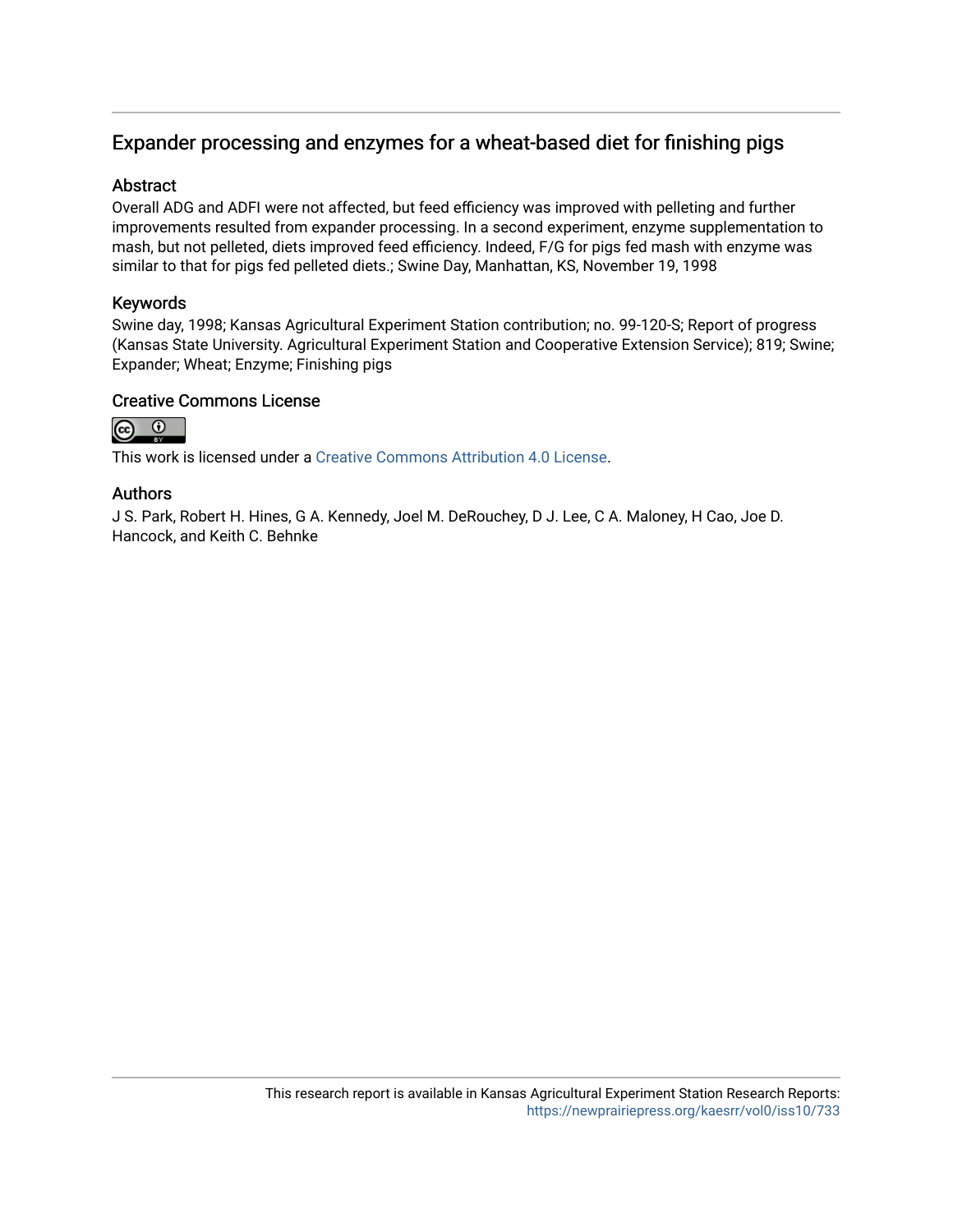

#### **Summary**

Overall ADG and ADFI were not affected, but feed efficiency was improved with pelleting and further improvements resulted from expander processing. In a second experiment, enzyme supplementation to mash, but not pelleted, diets improved feed efficiency. Indeed, F/G for pigs fed mash with enzyme was similar to that for pigs fed pelleted diets.

(Key Words: Expander, Wheat, Enzyme, Finishing Pigs.)

#### **Introduction**

Recent experiments demonstrated enhanced nutrient utilization and improved growth performance when barley-based diets supplemented with  $\beta$ -glucanase were fed to Furthermore, phytase and Bpoultry. glucanase have been used in swine diets to improve digestibilities of phosphorus and complex carbohydartes. In a previous Swine Day Report, we demonstrated that wheat has a feeding value approximately 92% that of corn. Thus, a means of improving nutrient utilization from wheat would be of great benefit. The objective of the experiments reported herein was to determine the effects of pelleting and expanding a wheat-based diet and of wheat-specific enzymes on growth performance and nutrient digestibility.

#### **Procedures**

In Exp. 1, 60 crossbred gilts (PIC line 326 sires  $\times$  C22 dams; average initial BW of 109 lb) were used in a 70-d growth assay. The pigs were blocked by weight and allotted to treatments based on ancestry. There were two pigs per pen  $(5-ft \times 5-ft)$  with slatted concrete floors) and 10 pens/treatment in an environmentally controlled building. Each pen had a self-feeder and nipple waterer to allow ad libitum consumption of feed and water. Treatments were: 1) mash; 2) standard pellet; and 3) expanded pellet. The diets (Table 1) were formulated to .9% lysine for Phase 1 (d 0 to 33) and .7% lysine for Phase 2 (d 33 to 70).

At approximately midexperiment (d 33), chromic oxide (.25%) was added to the diets as an indigestible marker. After a 4-d adjustment period, fecal samples were collected from two pigs per pen, pooled within pen, and frozen. Later, the feces were oven-dried at 122°F for 72 h and ground. Feed and feces were analyzed for concentrations of DM, N, and Cr to allow calculation of apparent digestibilities of DM and N.

The pigs were slaughtered when those in the heaviest pen in a weight block reached an average BW of 250 lb. Dressing percentage (hot carcass weight/final live weight  $\times$  100) and last rib backfat thickness (measured on the midline of the split carcass) for each pig were adjusted (using regression analysis) to

<sup>&</sup>lt;sup>1</sup> Appreciation is expressed to Dr. Craig Wyatt of FinnFeed International for suggesting and funding for this project.

<sup>&</sup>lt;sup>2</sup>Department of Grain Science and Industry.

<sup>&</sup>lt;sup>3</sup>Department of Diagnostic Medicine/Pathobiology.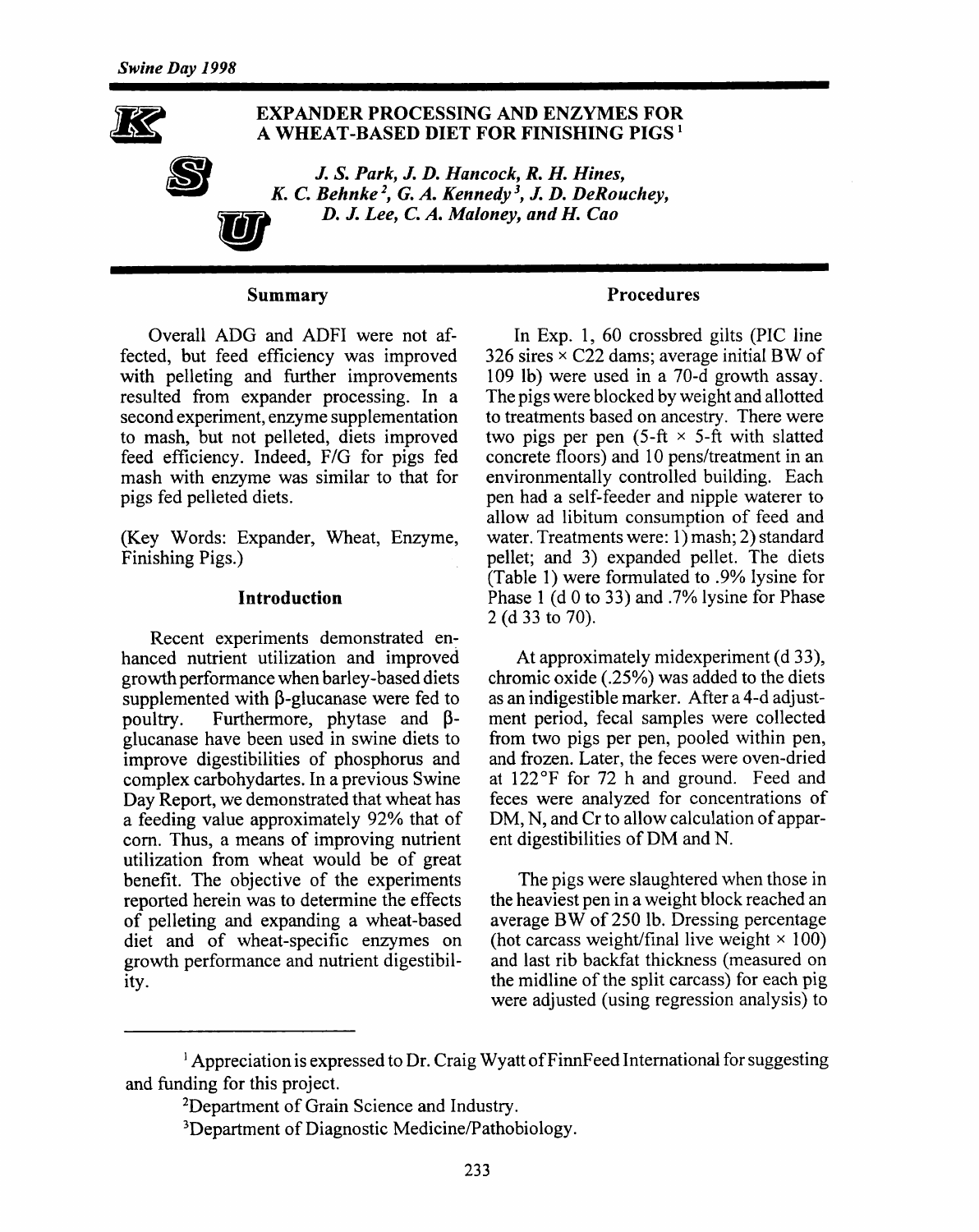the average final BW before being pooled within pen. Also, fat-free lean index for each pen was calculated using the equation proposed by the National Pork Producers Council (1994). Response criteria were ADG. ADFI, F/G, apparent digestibilities of DM and N, dressing percentage, backfat thickness, fat-free lean index, and scores for stomach keratosis and ulceration.

Table 1. Basal Diets

| Ingredient, %               |        | Period 1ª Period 2 <sup>b</sup> |
|-----------------------------|--------|---------------------------------|
| Wheat (hard red winter)     | 85.96  | 90.95                           |
| Soybean meal                |        |                                 |
| $(46.5\% \text{ CP})$       | 9.51   | 4.72                            |
| Soybean oil                 | 1.00   | 1.00                            |
| Lysine-HCL                  | .38    | .41                             |
| DL-methionine               | .03    | .02                             |
| Monocalcium phosphate       | 1.55   | 1.20                            |
| Limestone                   | .66    | .60                             |
| Salt                        | .30    | -30                             |
| Enzyme <sup>c</sup>         |        |                                 |
| Vitamins, trace minerals,   |        |                                 |
| and antibiotic <sup>d</sup> | .61    | .80                             |
| Total                       | 100.00 | 100.00                          |

<sup>a</sup>Formulated to .90% lysine, .65% Ca, and .55% P and fed from d 0 to 33 and d 0 to 34 in Exps. 1 and 2, respectively.

<sup>b</sup>Formulated to .70% lysine, .55% Ca, and .45% P and fed from d 33 to 55 and d 34 to 70 in Exps. 1 and 2, respectively.

"Porzyme™ 9300 (Finnfeed Interational, Schaumburg, IL) powder was added as .1% of the finished diets and Porzyme™ 9310 liquid was sprayed on as .05% of finished diets after pelleting.

<sup>d</sup>Supplied 100g/ton tylosin.

In Exp. 2, 80 crossbred gilts (PIC line 326 sires  $\times$  C-22 dams; average initial BW of 123 lb) were used in a 55-d growth assay. The pigs were blocked by weight and allotted to treatments based on ancestry. There were two pigs per pen (5-ft by 5-ft with slatted concrete floors) and five pens/treatment. Pig. and feeder managements were the same as in Exp. 1. Treatments were : 1) mash; 2) mash (from Trichoderma with xylanase *longibrachiatium*) with 4,000 xylanase units/ $g$  of product; 3) pellets; 4) pellets with

xvlanase added at the mixer; 5) pellets with xylanase sprayed on after pelleting; 6) expanded pellets; 7) expanded pellets with xvlanase added at the mixer; and 8) expanded pellet with xylanase sprayed on after pelleting. The diets (Table 1) were formulated to .9% lysine for Phase 1 (d 0 to 34) and .7% lysine for Phase 2 (d 34 to 55).

At approximately midexperiment (d 34), chromic oxide (.25%) was added to the diets as an indigestible marker. After a 4-d adjustment period, fecal samples were collected from two pigs per pen, pooled within pen. and frozen. Later, the feces were oven-dried at 122°F for 72 h and ground. Slaughter procedure and collecting of carcass data were the same as in Exp. 1.

All data were analyzed as a randomized complete block design (with BW as the blocking criterion) using the GLM procedure of SAS. Orthogonal contrasts were used to separate treatment means with pen as the experimental unit.

#### **Results and Discussion**

For Exp. 1, overall  $F/G$  (P<.02) and digestibility of DM  $(P<.01)$  and N  $(P<.02)$ were improved by pelleting the diet. Also, for overall period, expander processing improved  $F/G$  (P<.02) and digestibility of DM (P<.04) compared to standard steam conditioning. These results are similar to previous reports from our laboratory, in which pelleting of cereal-based diets increased nutritional value. However, studies with poultry indicate that expander processing of wheat-based diets causes increased viscosity of digesta that reduces nutrient utilization. Our data do not suggest similar effects (*i.e.*, reduced nutritional value) when wheat-based diets are expanded and fed to pigs.

Dressing percentage was not affected by treatments  $(P> 0.3)$ , but fat-free lean index was lower for pigs fed pelleted diets ( $P < 03$ ). This likely was caused by the greater energy value (e.g., greater digestibility of DM) when the diet was pelletized. Stomach ulceration  $(P<.003)$  and keratinization  $(P<.002)$  were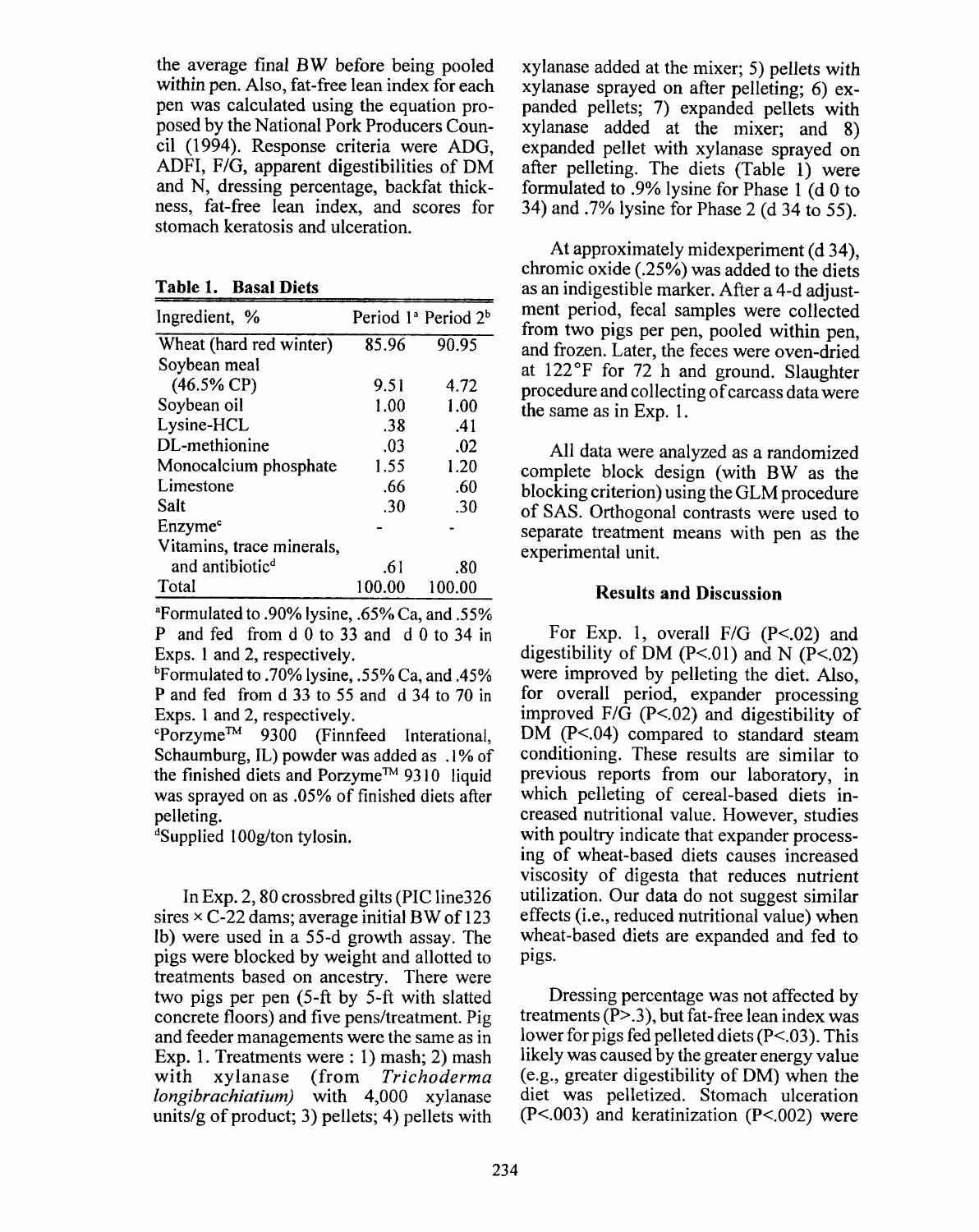increased by pelleting. However, the mean score for the various treatments ranged from .05 to 1.08 (i.e., from essentially low to mild keratosis and ulceration), suggesting that no treatment caused severe stomach lesions.

For Exp. 2, pelleting decreased F/G from d 0 to 36  $(P<.02)$  and overall  $(P<.05)$  and tended  $(P<.11)$  to increase digestibility of DM. However, expander processing did not improve F/G or digestibility of nutrients compared to standard steam conditioning  $(P > .27)$ . Adding the xylanase enzyme to the mash diet improved overall efficiency of growth  $(P<.01)$  and digestibility of DM  $(P<.05)$ . However, the effects of pelleting and enzyme supplementation were not additive (e.g., neither blending the powdered enzyme supplement into the diet before pelleting nor spraying the liquid enzyme on the pellets at the cooler was beneficial).

Pelleting trended to increase scores for ulceration  $(P<.06)$ , but as in Exp. 1, the means for all treatments were low (ranging from normal to mild). Enzyme supplementation decreased keratinization scores for pigs fed the standard pellets  $(P< .01)$  but increased scores for pigs fed expanded pellets (standard vs expander pellets  $\times$  enzyme addition interaction, P<.01). Scores for ulceration were not affected by enzyme supplementation.

In conclusion, our results demonstrated that pelleting improved feed efficiency and nutrient digestibility. In addition, expander processing resulted in further improvements in F/G. Also, enzyme supplementation to a wheat-based, mash diet improved feed efficiency and nutrient digestibility to a level approaching that with the pelletized diet. However, enzyme addition did not further improve the nutritional value of pelletized. wheat-based diets for finishing pigs.

|                                   |      | Treatments |          |           | Contrast |                |
|-----------------------------------|------|------------|----------|-----------|----------|----------------|
|                                   |      | Standard   | Expanded |           |          |                |
| Item                              | Mash | pellet     | pellet   | <b>SE</b> | 1        | $\overline{2}$ |
| Day $0$ to 33                     |      |            |          |           |          |                |
| ADG, lb                           | 1.83 | 1.89       | 1.88     | .08       |          |                |
| ADFI, lb                          | 4.86 | 4.83       | 4.68     | .19       |          |                |
| F/G                               | 2.63 | 2.57       | 2.50     | .09       |          |                |
| Day 33 to 70                      |      |            |          |           |          |                |
| ADG, lb                           | 2.01 | 2.02       | 2.17     | .19       |          |                |
| ADFI, lb                          | 5.96 | 5.92       | 5.97     | .20       |          |                |
| F/G                               | 2.98 | 2.95       | 2.76     | .12       |          | .06            |
| Overall                           |      |            |          |           |          |                |
| ADG, lb                           | 1.93 | 1.95       | 2.03     | .07       |          |                |
| ADFI, lb                          | 5.45 | 5.41       | 5.36     | .16       |          |                |
| F/G                               | 2.83 | 2.77       | 2.64     | .66       | .02      | .03            |
| Digestibility (d 37), %           |      |            |          |           |          |                |
| DM                                | 85.4 | 86.9       | 87.6     | .4        | .01      | .04            |
| N                                 | 80.0 | 82.2       | 82.9     | 1.6       | .02      |                |
| Carcass measurements <sup>c</sup> |      |            |          |           |          |                |
| DP, %                             | 74.9 | 74.9       | 74.9     | .5        |          |                |
| $BF$ , in                         | .96  | 1.02       | 1.04     | .04       | .04      |                |
| FFLI, %                           | 46.3 | 45.4       | 45.4     | .5        | .03      |                |

Table 2. Growth Performance of Finishing Pigs (Exp. 1)<sup>a</sup>

<sup>a</sup>A total of 60 finishing pigs was fed from an average initial BW of 109 lb to an average final BW of 246 lb.

<sup>b</sup>Contrasts were: 1) mash vs pellets and 2) standard pellet vs expanded pellets.

 $^{\circ}DP$  = dressing percentage, BF = tenth rib backfat thickness, and FFLI = fat-free lean index (NPPC, 1994).

 $\text{d}$ Dash indicates P>.15.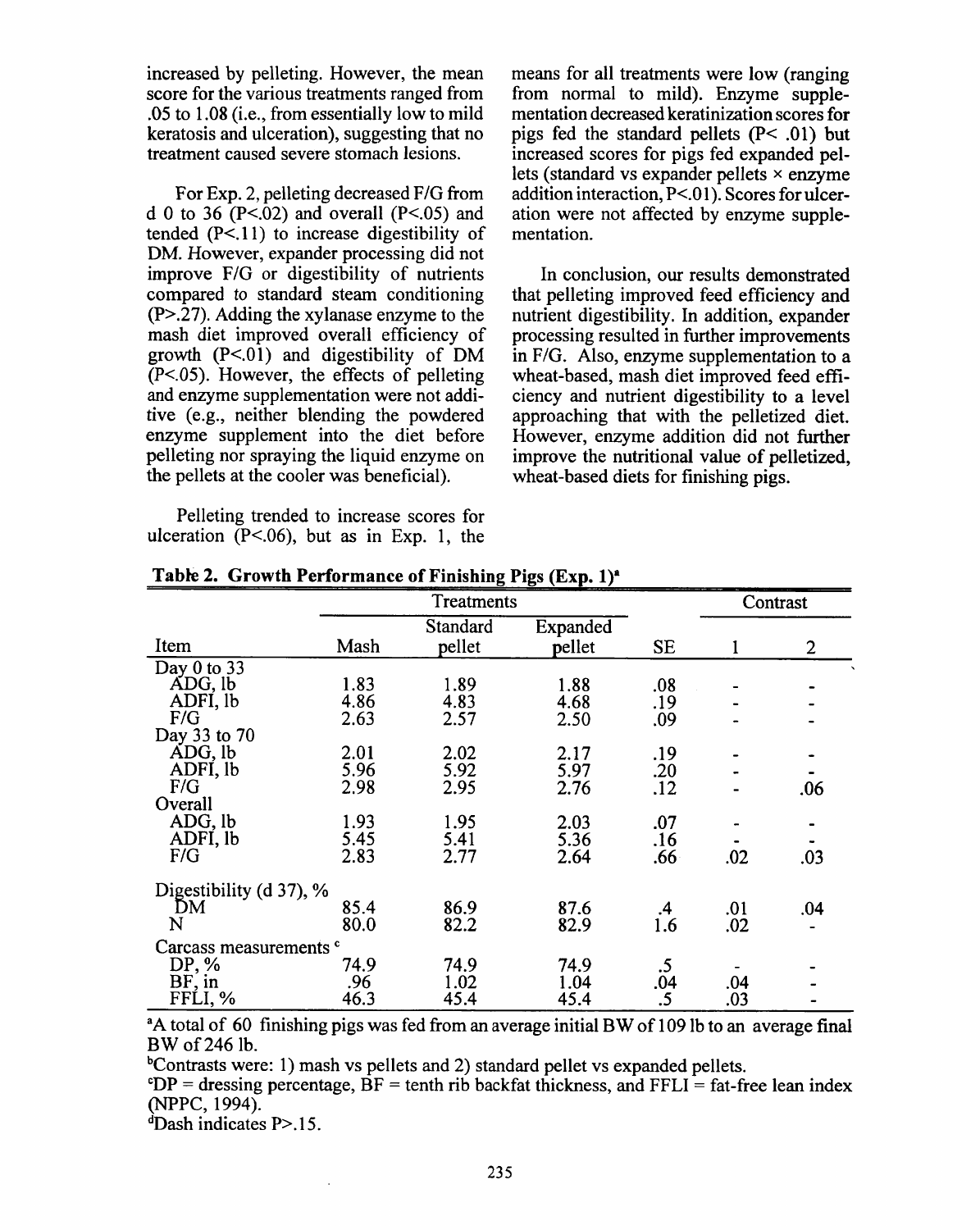|                             |      | Treatments      |                 | Contrast  |      |     |
|-----------------------------|------|-----------------|-----------------|-----------|------|-----|
| Item                        | Mash | Standard pellet | Expanded pellet | <b>SE</b> |      | 2   |
| Keratinization <sup>c</sup> |      |                 |                 |           |      |     |
| Total observations          | 20   | 20              | 17              |           |      |     |
| Normal                      | 13   | 2               | 3               |           |      |     |
| Mild                        | 6    | 13              |                 |           |      |     |
| Moderate                    |      |                 |                 |           |      |     |
| Severe                      | 0    |                 | 0               |           |      |     |
| Mean score <sup>d</sup>     | .22  | 1.08            | .73             | .38       | .002 | .09 |
| Ulceration <sup>e</sup>     |      |                 |                 |           |      |     |
| Total observations          | 20   | 20              | 20              |           |      |     |
| Normal                      | 19   | 11              | 10              |           |      |     |
| Mild                        |      |                 |                 |           |      |     |
| Moderate                    |      |                 |                 |           |      |     |
| Severe                      |      |                 |                 |           |      |     |
| Mean score <sup>t</sup>     | .05  | .70             | l .00           | .54       | .003 | .32 |

Table 3. Stomach Morphology of Finishing Pigs (Exp. 1)<sup>a</sup>

<sup>a</sup>A total of 60 finishing pigs was fed from an average initial BW of 109 lb to an average final BW of 246 lb.

<sup>b</sup>Contrasts were: 1) mash vs pellets; and 2) standard pellets vs expanded pellets.

Scoring system was:  $0 = normal$ ;  $1 = mild$  kerosis;  $2 = moderate$  kerosis; and  $3 = severe$ kerosis.

<sup>d</sup>Cochran-Mantel-Haenszel statistic, row mean scores differ test was P<.001.

<sup>e</sup>Scoring system was:  $0 = normal$ ;  $1 = mild$  ulceration;  $2 = moderate$  ulceration; and  $3 = severe$ ulceration.

fCochran-Mantel-Haenszel statistic, row mean scores differ test was P<.01.



Lyle Figge, Finishing Barn Manager.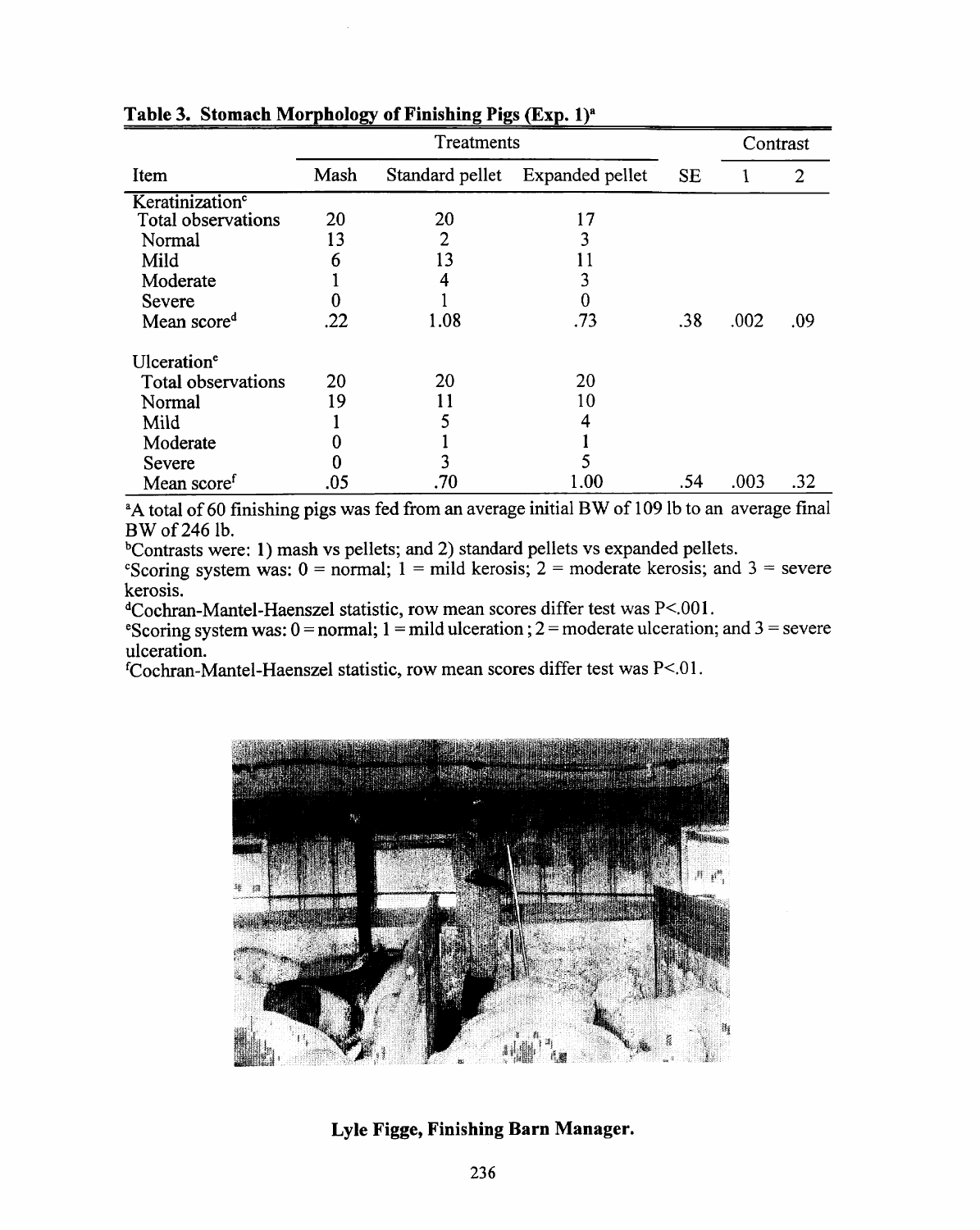|                         |      | Mash               |      | <b>Standard Pellet</b> |         |      | <b>Expanded Pellet</b> |         |           |         |                |                | Contrasts <sup>c</sup> |   |   |               |
|-------------------------|------|--------------------|------|------------------------|---------|------|------------------------|---------|-----------|---------|----------------|----------------|------------------------|---|---|---------------|
| Item                    | None | Mixer <sup>b</sup> | None | Mixer <sup>b</sup>     | Pellets | None | Mixer <sup>b</sup>     | Pellets | <b>SE</b> |         | $\overline{2}$ | 3              | 4                      | 5 | 6 | $\mathcal{I}$ |
| Day $0$ to $36$         |      |                    |      |                        |         |      |                        |         |           |         |                |                |                        |   |   |               |
| ADG, lb                 | 2.39 | 2.33               | 2.35 | 2.31                   | 2.32    | 2.25 | 2.40                   | 2.21    | .06       | $\cdot$ |                |                |                        |   |   |               |
| ADFI, lb                | 6.04 | 5.91               | 5.53 | 5.57                   | 5.46    | 5.54 | 5.53                   | 5.30    | .21       |         |                |                | .12                    |   |   |               |
| F/G                     | 2.53 | 2.54               | 2.35 | 2.41                   | 2.35    | 2.47 | 2.31                   | 2.40    | .01       | .02     |                |                |                        |   |   |               |
| Day 36 to 71            |      |                    |      |                        |         |      |                        |         |           |         |                |                |                        |   |   |               |
| ADG, lb                 | 2.34 | 2.58               | 2.67 | 2.31                   | 2.33    | 2.66 | 2.52                   | 2.53    | .09       |         |                |                |                        |   |   |               |
| ADFI, lb                | 6.63 | 6.37               | 6.98 | 6.55                   | 6.98    | 7.00 | 6.99                   | 6.90    | .21       | .09     |                |                |                        |   |   |               |
| F/G                     | 2.84 | 2.55               | 2.62 | 2.84                   | 2.99    | 2.62 | 2.77                   | 2.72    | .02       |         | .11            | $\blacksquare$ | .07                    |   |   |               |
| Overall                 |      |                    |      |                        |         |      |                        |         |           |         |                |                |                        |   |   |               |
| ADG, lb                 | 2.37 | 2.42               | 2.47 | 2.32                   | 2.33    | 2.41 | 2.44                   | 2.33    | .05       |         |                |                | .12                    |   |   |               |
| ADFI, lb                | 6.48 | 6.09               | 6.08 | 5.95                   | 6.04    | 6.09 | 6.08                   | 5.92    | .17       |         |                |                |                        |   |   |               |
| F/G                     | 2.74 | 2.52               | 2.46 | 2.57                   | 2.59    | 2.53 | 2.49                   | 2.53    | .01       | .05     | .01            |                |                        |   |   |               |
| Digestibility (d 39), % |      |                    |      |                        |         |      |                        |         |           |         |                |                |                        |   |   |               |
| <b>DM</b>               | 85.5 | 86.8               | 86.7 | 86.7                   | 86.7    | 87.4 | 85.9                   | 87.0    | 1.2       | .11     | .05            |                |                        |   |   |               |
| N                       | 86.1 | 87.5               | 85.8 | 86.8                   | 87.0    | 86.8 | 85.6                   | 86.6    | 2.2       |         |                |                |                        |   |   |               |
| Carcass measurement d   |      |                    |      |                        |         |      |                        |         |           |         |                |                |                        |   |   |               |
| DP, %                   | 76.8 | 75.9               | 77.2 | 77.1                   | 77.1    | 76.9 | 76.7                   | 76.0    | 1.7       |         |                |                |                        |   |   |               |
| BF, in                  | 1.13 | 1.16               | 1.14 | 1.05                   | 1.06    | 1.12 | 1.15                   | 1.12    | .03       |         |                |                |                        |   |   |               |
| FFLI, %                 | 44.4 | 44.3               | 44.7 | 45.5                   | 45.6    | 44.7 | 44.5                   | 44.7    | 3.0       |         |                |                |                        |   |   |               |

Table 4. Cuanth Barbonnance of Finishing Direction 218

<sup>a</sup>A total of 80 finishing pigs was fed from an average initial BW of 119 lb to an average final BW of 255 lb.

<sup>b</sup>'Mixer' means the enzyme was added at the mixer, in powdered form. 'Pellets' means the enzyme was sprayed onto the pellets in liquid form at the cooler.

"Contrasts were: 1) mash vs pellets; 2) mash vs mash+xylanase; 3) standard pellets vs expanded pellets; 4) pellets vs pellets + xylanase; 5) standard pellets vs expanded pellets × pellets vs pellets + xylanase; 6) before vs after; and 7) standard pellets vs expanded pellets × before vs after.

 $^dDP$  = dressing percentage, BF = tenth rib backfat thickness, and FFLI = fat-free lean index (NPPC, 1994).  $\epsilon$ Dash indicates P $> 15$ .